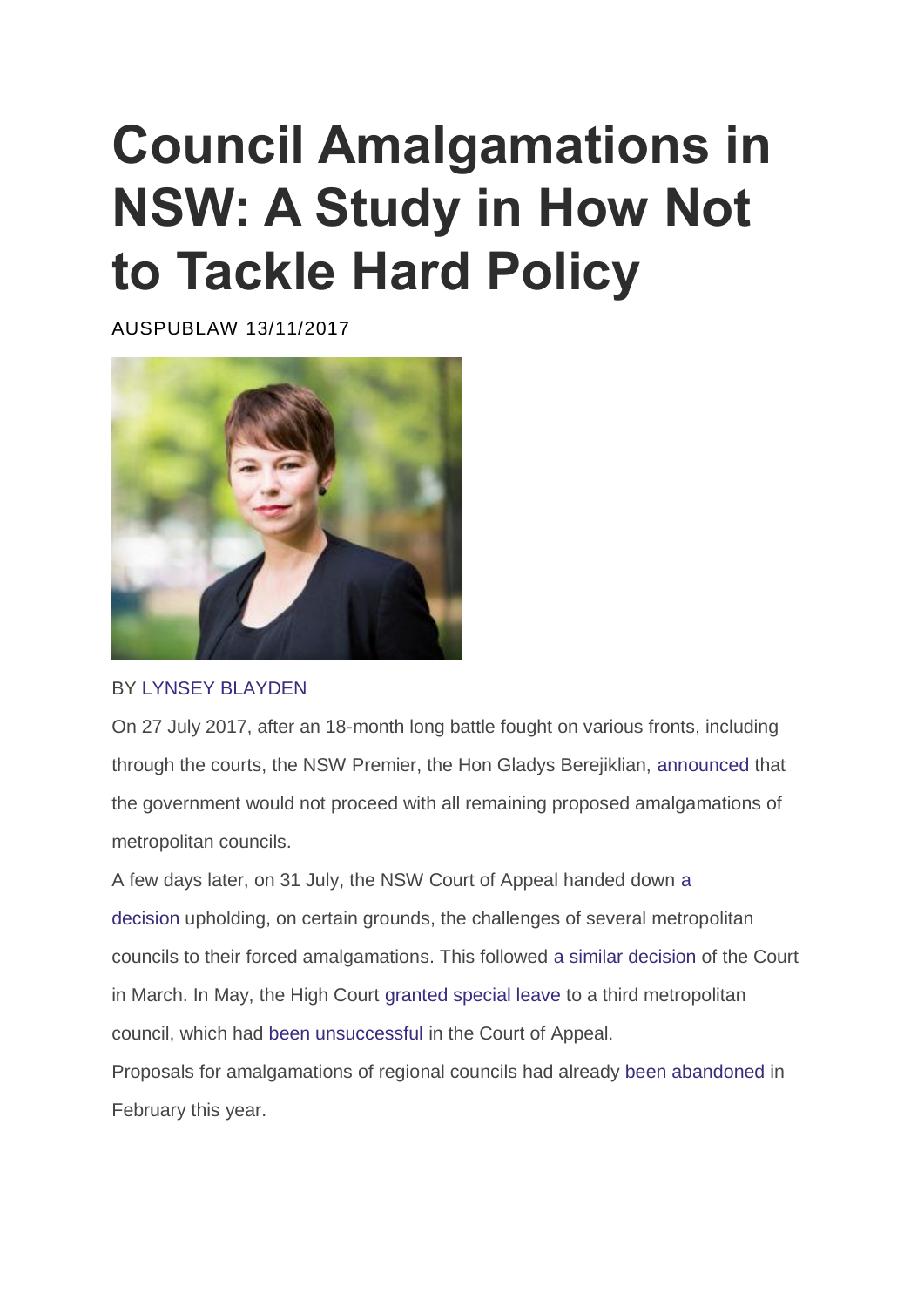The government [announced its intention](http://www.afr.com/real-estate/nsw-local-government-mergers-to-deliver-faster-approvals-and-lower-council-rates-20151021-gkeowf) to amalgamate or redraw the boundaries of many NSW councils, and reduce their overall number from 152 to 112, in December 2015.

This announcement came after a lengthy process of inquiry and consultation, which had included an 18-month long [review](http://www.localgovernmentreview.nsw.gov.au/) by an independent panel of experts in 2012/13, [an inquiry](https://www.parliament.nsw.gov.au/committees/inquiries/Pages/inquiry-details.aspx?pk=1825#tab-reports) by a Legislative Council Committee in 2015, and a [review](https://www.ipart.nsw.gov.au/Home/Industries/Local-Government/Reviews/Fit-for-the-future/Review-of-Local-Council-Fit-For-The-Future-proposals) by the Independent Pricing and Regulatory Tribunal (IPART), also in 2015. However, the December announcement appeared to ignore many of the recommendations and submissions that had been made as part of these processes, seemingly relying instead upon a report from consultancy firm KPMG, commissioned by the government, regarding potential savings to be made from amalgamating councils.

This report was [not made public in its entirety,](http://www.smh.com.au/nsw/crucial-report-into-council-mergers-not-held-by-council-minister-department-20170524-gwca8d.html) meaning that the rationale for decisions regarding particular councils seemed opaque to many affected by them. The ['confusing and politically fraught'](http://www.smh.com.au/nsw/council-amalgamations-nsw-councils-to-merge-this-week-as-premier-mike-baird-cracks-whip-20160511-gostvj.html) approach ultimately taken to the amalgamation process by the NSW Government severely damaged its standing with voters in many regions.

The loss of the seat of Orange, previously held comfortably by the Nationals and their predecessors, the Country Party, since 1947, was [in part attributed to](http://www.abc.net.au/news/2016-11-13/nsw-by-election-nationals-face-devastating-swing-in-orange/8020688) strength of community feeling over the proposal to amalgamate the Cabonne, Blayney and Orange local government areas.

Not only this, communities and council employees were left in limbo and local government elections in the areas covered by the proposals were delayed by a year. This episode raises several important questions about the importance of open and accountable decision-making procedures and the outsourcing of policy-making to consultants. At heart, these are questions about policy process, not content.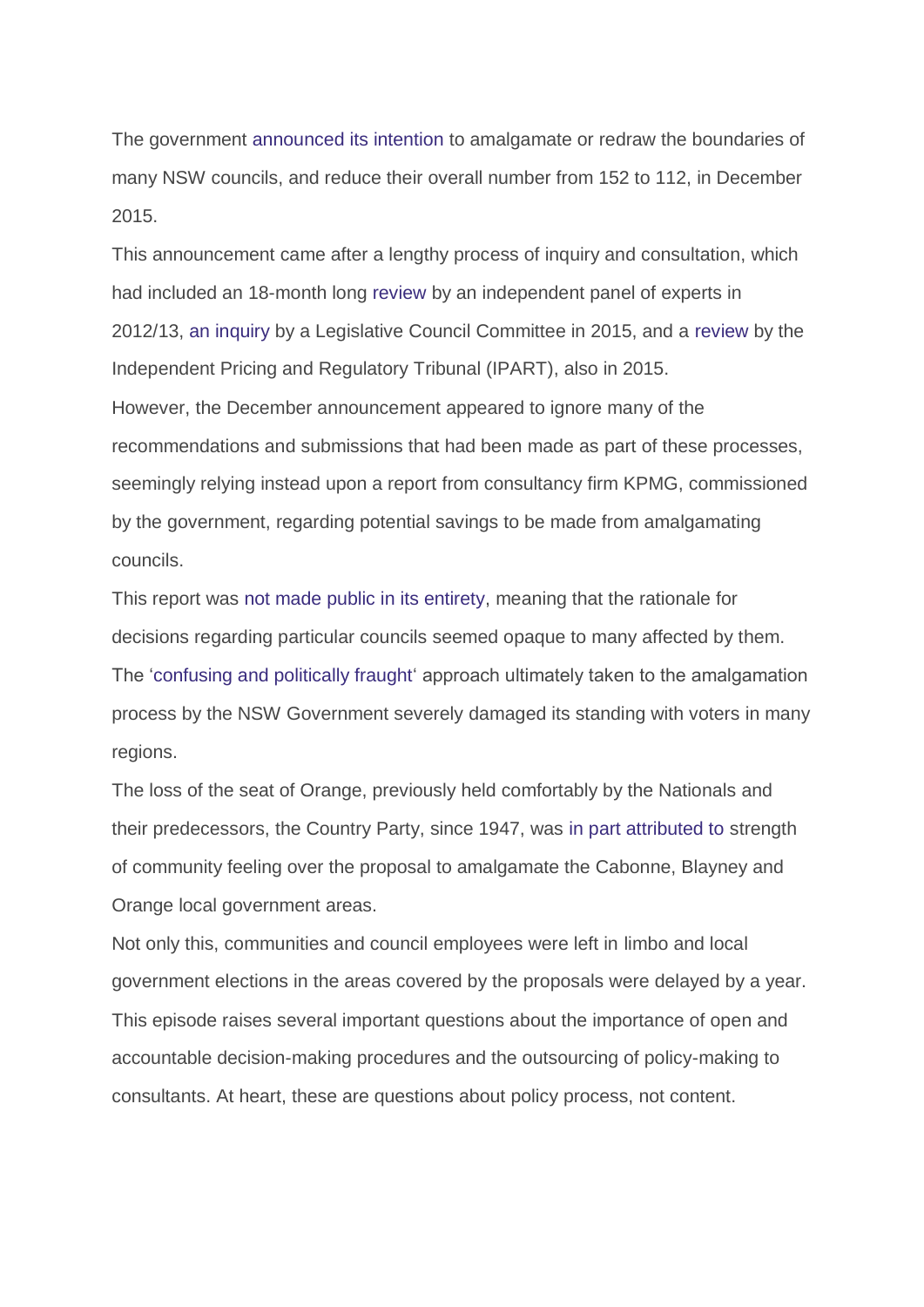## **Report of the Independent Panel on Local Government**

Before his landslide victory at the March 2011 state election, then leader of the Opposition, the Hon Barry O'Farrell, made a [commitment](http://www.localgovernmentreview.nsw.gov.au/Index.asp?areaindex=LGR&index=43&acode=TR&mi=1) that there would be no forced council amalgamations in NSW.

It had long been recognised, however, including by the peak local government body, Local Government NSW, that there was a need for reform to the delivery of local government in NSW.

In March 2012, the Local Government Minister, the Hon Don Page, [appointed](https://www.olg.nsw.gov.au/strengthening-local-government/local-government-reform/independent-review-of-local-government) an Independent Local Government Review Panel, at the request of Local Government NSW (then the Local Government and Shires Association).

The Panel was chaired by Professor Graham Sansom, former director of the UTS Centre for Local Government, and [was asked to](http://www.localgovernmentreview.nsw.gov.au/documents/LGR/Revitalising%20Local%20Government%20-%20ILGRP%20Final%20Report%20-%20October%202013.pdf) 'formulate options for governance models, structures and boundary changes' for local government areas in NSW. The Panel consulted widely, including by carrying out a 'listening tour' of the state. It received more than 1800 submissions in total. It delivered its [final report](http://www.localgovernmentreview.nsw.gov.au/documents/LGR/Revitalising%20Local%20Government%20-%20ILGRP%20Final%20Report%20-%20October%202013.pdf) to the Government in October 2013, making 65 recommendations aimed at the creation of 'a revitalised system of local government' that would be sustainable and effective in the long-term.

These recommendations related to a range of matters, such as governance and funding, however some were concerned with 'structural reform', meaning the need for amalgamations and boundary changes. In the panel's view, the current number of 152 councils was not sustainable.

The Panel noted that '[m]ost councils are strongly, often vehemently opposed' to proposals for amalgamations, and will embark on robust campaigns 'to stave off any perceived threat.' However, the consultations and polling it undertook suggested to the Panel that while there was strong opposition to the idea of council mergers amongst a 'significant minority' of people, there was also 'a widespread view that amalgamations could lead to cost-savings and better services.' It was possible to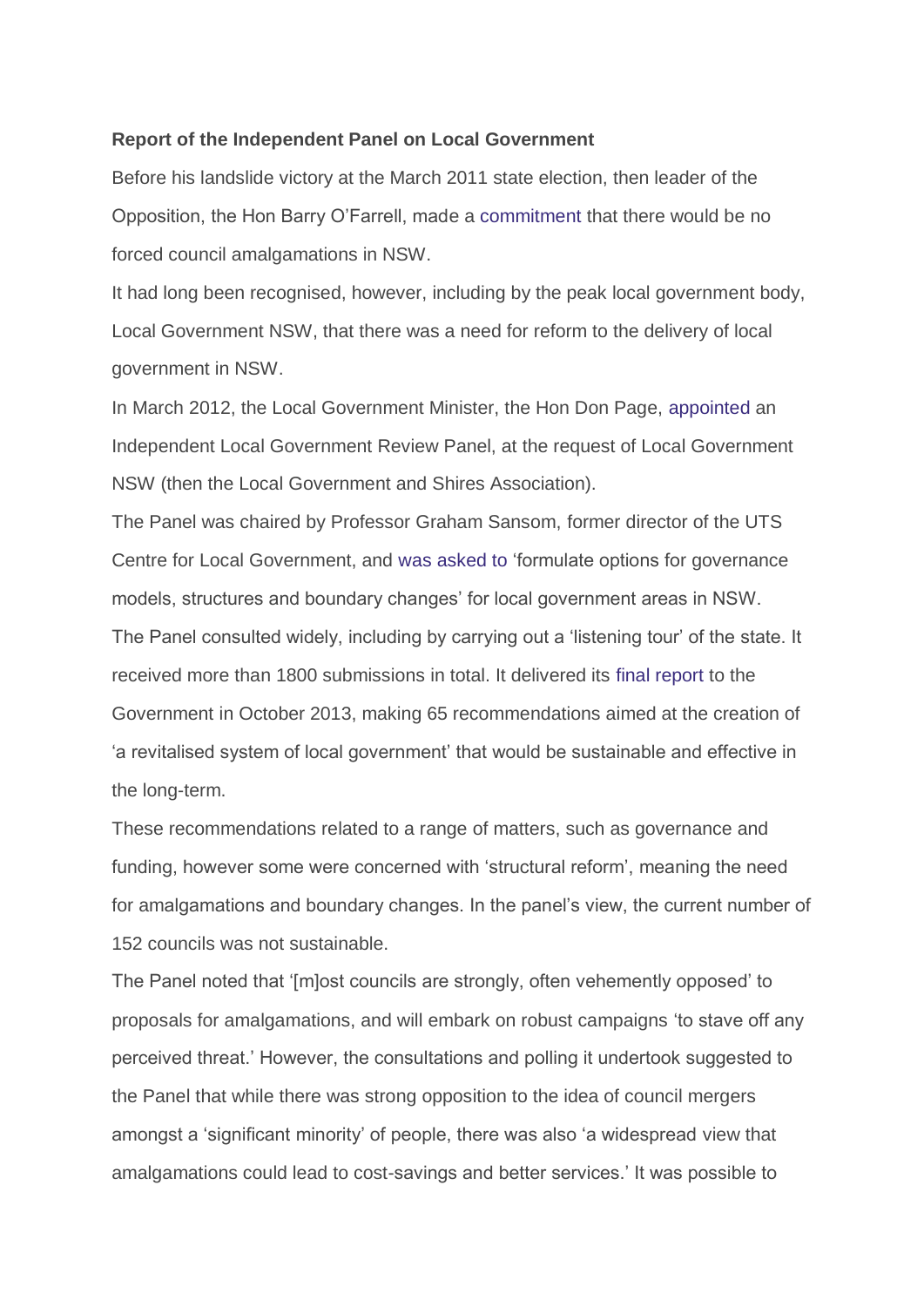persuade the community of benefits where they existed. Given this, the Panel took the view that '[A]chieving majority community support for amalgamations is by no means an impossible task'.

## **Panel's recognition of the need for a better amalgamations process**

The Panel acknowledged, however, that the issue needed to be approached with some sensitivity. It proposed that the process for amalgamating councils in NSW should be improved to encompass the following features:

- That the State government's currently unfettered right to impose amalgamations and major boundary changes more or less at will should be limited;
- That any amalgamation or major boundary change should be preceded by careful analysis of the issues to be addressed and all of the options available;
- That there should be full community consultation;
- That the process should be handled by an expert, independent body; and
- That the government should not be able to over-rule the findings and recommendations of that body without good cause.

The panel considered that proper planning of proposed mergers would ensure that risks were reduced and benefits realised more quickly. Once merger decisions had been made, planning for their implementation had to be detailed and their implementation managed in accordance with an agreed plan, with 'ongoing monitoring and evaluation.'

As part of the better amalgamations process, the panel recommended changes to the role of the Local Government Boundaries Commission, which is established by [Section 260](https://www.legislation.nsw.gov.au/#/view/act/1993/30/chap9/part3/sec260) of the *Local Government Act 1993* (NSW) (LGA). In accordance with s 263(1) of the LGA, the Commission is to 'examine and report on any matter with respect to the boundaries' of councils that may be referred to it by the Minister.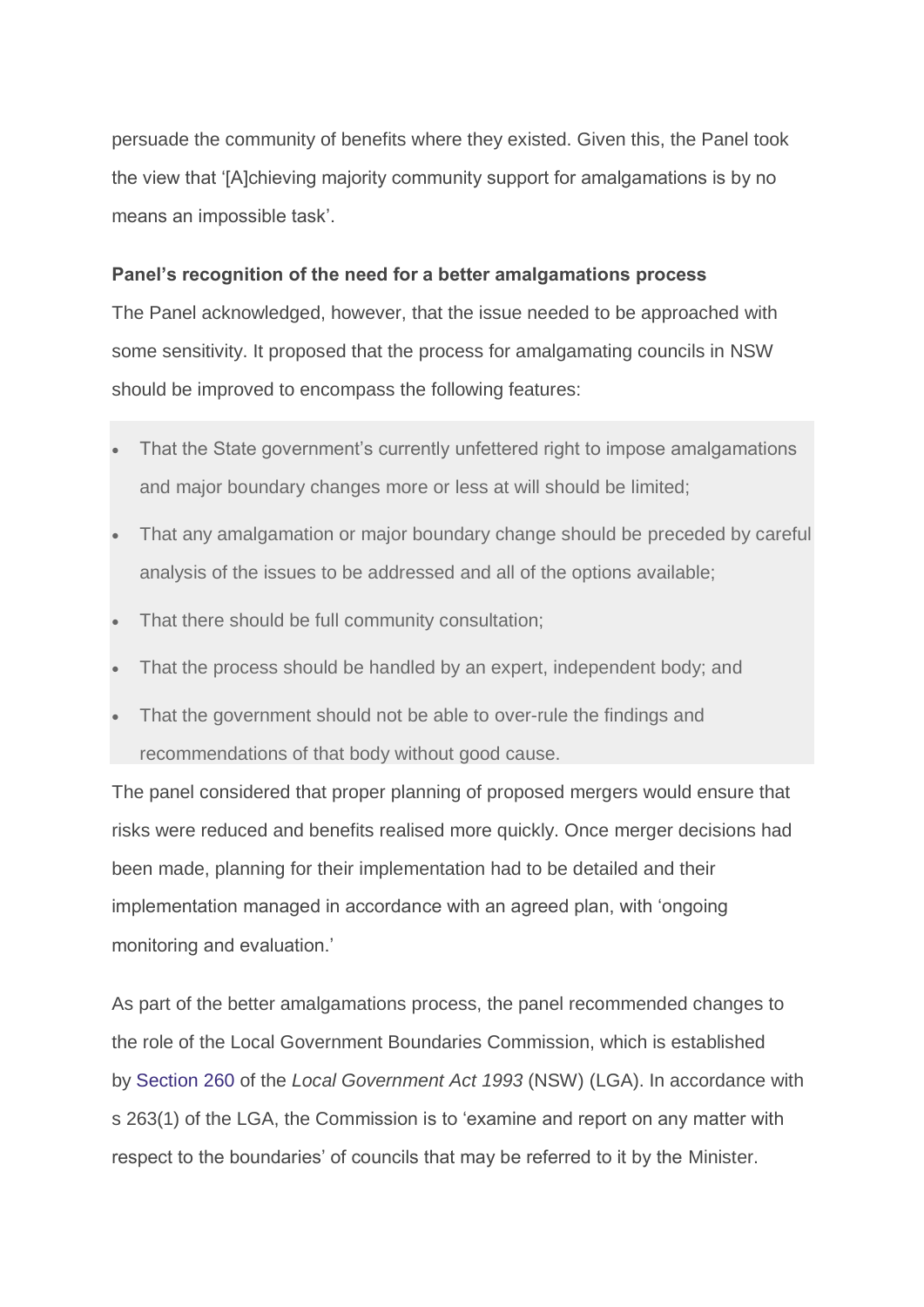[Section](https://legislation.nsw.gov.au/~/view/act/1993/30/historical2016-07-01/chap9/part1/div2b/sec218f) 218F, added to the LGA in 1999, provides that the Minister can opt to refer proposals to the Chief Executive of the Office of Local Government, who is given the same functions and powers as the Commission.

The Panel recommended that the powers of the Commission be strengthened, including by removing the option to refer matters about boundaries to the Chief Executive, and that the Commission be provided with its own secretariat and funding for research. It also recommended that the criteria to be considered by the Commission when evaluating an amalgamation proposal, currently set out in [s](https://legislation.nsw.gov.au/~/view/act/1993/30/historical2016-07-01/chap9/part3/sec263)  [263\(3\),](https://legislation.nsw.gov.au/~/view/act/1993/30/historical2016-07-01/chap9/part3/sec263) should be made more 'outcomes focused' to cover matters such as future sustainability and planning. These recommended changes were designed to assure councils and communities that proposed boundary alterations or mergers would 'be examined independently, impartially and on the merits of the case.'

## **Government response to the Panel's recommendations**

The Panel's final report was [not publicly released](http://www.dailytelegraph.com.au/newslocal/city-east/woollahra-mayor-toni-zeltzer-says-independent-local-government-review-could-lead-to-rate-rise-for-eastern-suburbs/news-story/60cbe0a5d6f25ac1956ac4621396694f) until January 2014, at which time Premier O'Farrell and Minister Page [reiterated](http://www.dailytelegraph.com.au/newslocal/city-east/woollahra-mayor-toni-zeltzer-says-independent-local-government-review-could-lead-to-rate-rise-for-eastern-suburbs/news-story/60cbe0a5d6f25ac1956ac4621396694f) the pre-election promise that there would be no forced amalgamations. However, the Premier [resigned](http://www.smh.com.au/nsw/barry-ofarrell-resigns-after-being-caught-out-over-bottle-of-wine-20140416-36qpg.html) in April 2014, and was replaced by the Hon Mike Baird.

The government's response to the report was released in September 2014. The response was called ['Fit for the Future'](http://www.fitforthefuture.nsw.gov.au/sites/fftf/files/NSW-Government-Response-Panel-and-Taskforce-recommendations.pdf), and it was part of a broader package of local government reform with the [same name.](http://www.fitforthefuture.nsw.gov.au/) In it, the government expressed its support for council mergers, but not the recommended legislative changes designed to strengthen and enhance the independence of the Boundaries Commission. The process set in train by Fit for the Future required all local councils to submit proposals to the government by 30 June 2015 'demonstrating how they intended to become 'fit for the future'', including by merging with nearby councils if necessary. On 22 April 2015, the government appointed IPART to assess the Fit for the Future proposals, rather than appointing a stand-alone independent panel.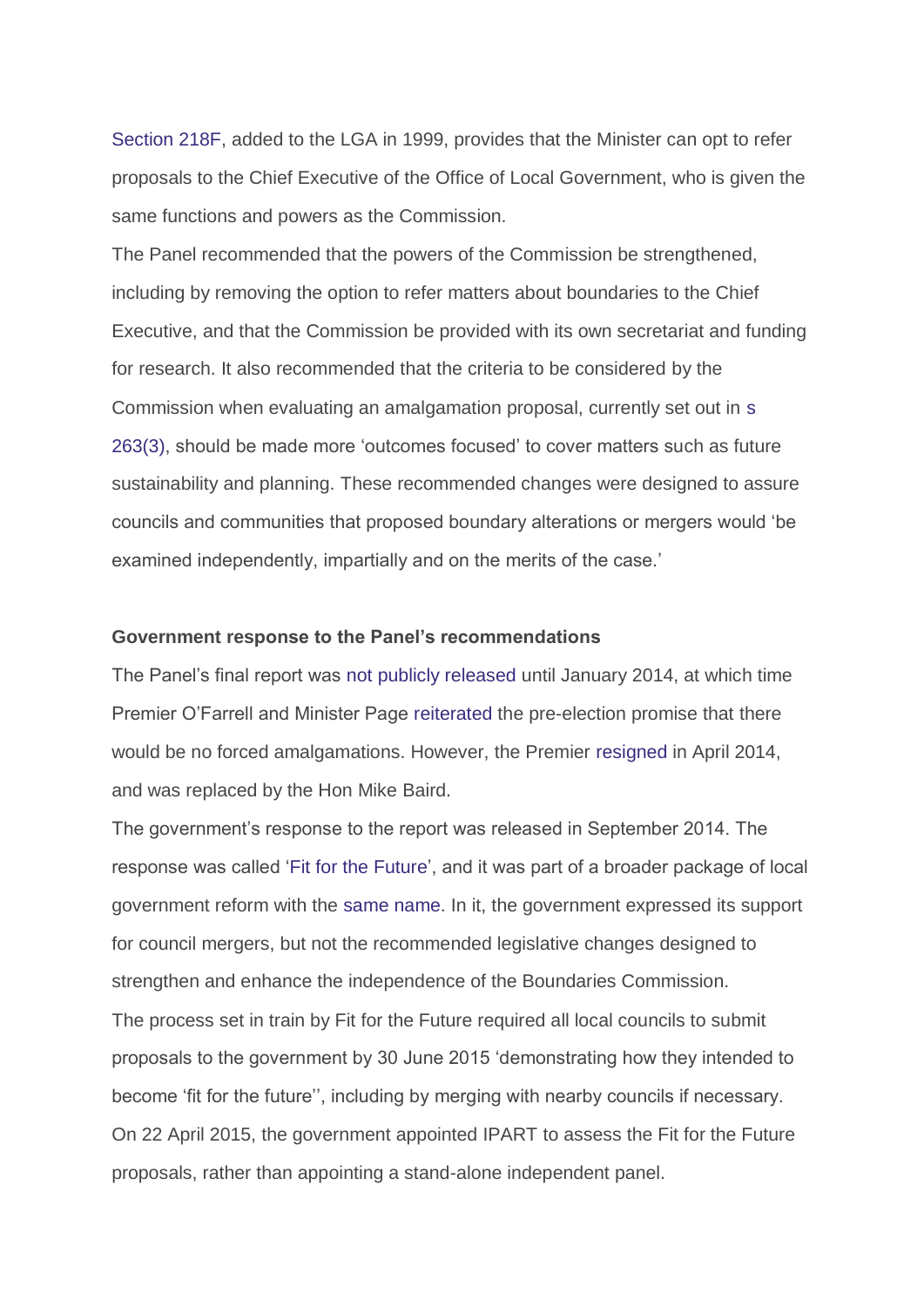IPART made its [own report](https://www.ipart.nsw.gov.au/files/sharedassets/website/shared-files/investigation-section-9-legislative-requirements-review-of-local-council-fit-for-the-future-proposals/final_report_-_assessment_of_council_fit_for_the_future_proposals_-_october_2015.pdf) to the NSW Government in October 2015. It did not make any recommendations regarding amalgamations, but rather assessed whether councils were 'fit' or 'unfit' assessed against certain criteria. In findings that the Legislative Council Committee inquiry into local government [described](https://www.parliament.nsw.gov.au/committees/DBAssets/InquiryReport/ReportAcrobat/5331/Report%201%20-%20Local%20Government%20in%20NSW%20-%2029%20October%2020.pdf) as 'unfair and misleading', 71 per cent of metropolitan councils and 56 per cent of regional councils were declared 'unfit'. Councils were asked [to respond](https://theconversation.com/nsw-councils-shake-up-is-the-endgame-near-52381) to the IPART report by 18 November 2015.

Up until late 2015, therefore, councils and community members had been given several opportunities to provide feedback on proposals for local government reform in NSW, including through the [Legislative Council Committee review,](https://www.parliament.nsw.gov.au/committees/inquiries/Pages/inquiry-details.aspx?pk=1825#tab-timeline) which also reported in October 2015. There had been some criticism of the Fit For the Future process, including from the Legislative Council Committee, which had [recommended](https://www.parliament.nsw.gov.au/committees/DBAssets/InquiryReport/Recommendations/5331/Recommendations%20and%20Findings.pdf) that the government:

implement the Independent Local Government Review Panel's recommendations to strengthen the independence of the Boundaries Commission and ensure a robust and consultative process is in place to consider council amalgamation proposals before any further steps are taken by the government in relation to council amalgamations.

Although resistance to forced mergers [clearly remained,](https://theconversation.com/nsw-councils-shake-up-is-the-endgame-near-52381) there was broad support for the idea that reform of some kind was needed, which might include voluntary amalgamations.

### **The engagement of KPMG and the December announcement**

It is somewhat difficult to piece together what occurred next from the public record. At some point, the government engaged the consultancy firm KPMG to conduct an analysis of the financial benefits of council amalgamations. In June 2016, the *Sydney Morning Herald* [reported](http://www.smh.com.au/nsw/council-amalgamations-baird-government-ordered-to-reveal-kpmgs-role-in-mergers-20160601-gp8rh2.html) that leaked Cabinet documents showed that this had been done as early as June 2015, quoting one as follows: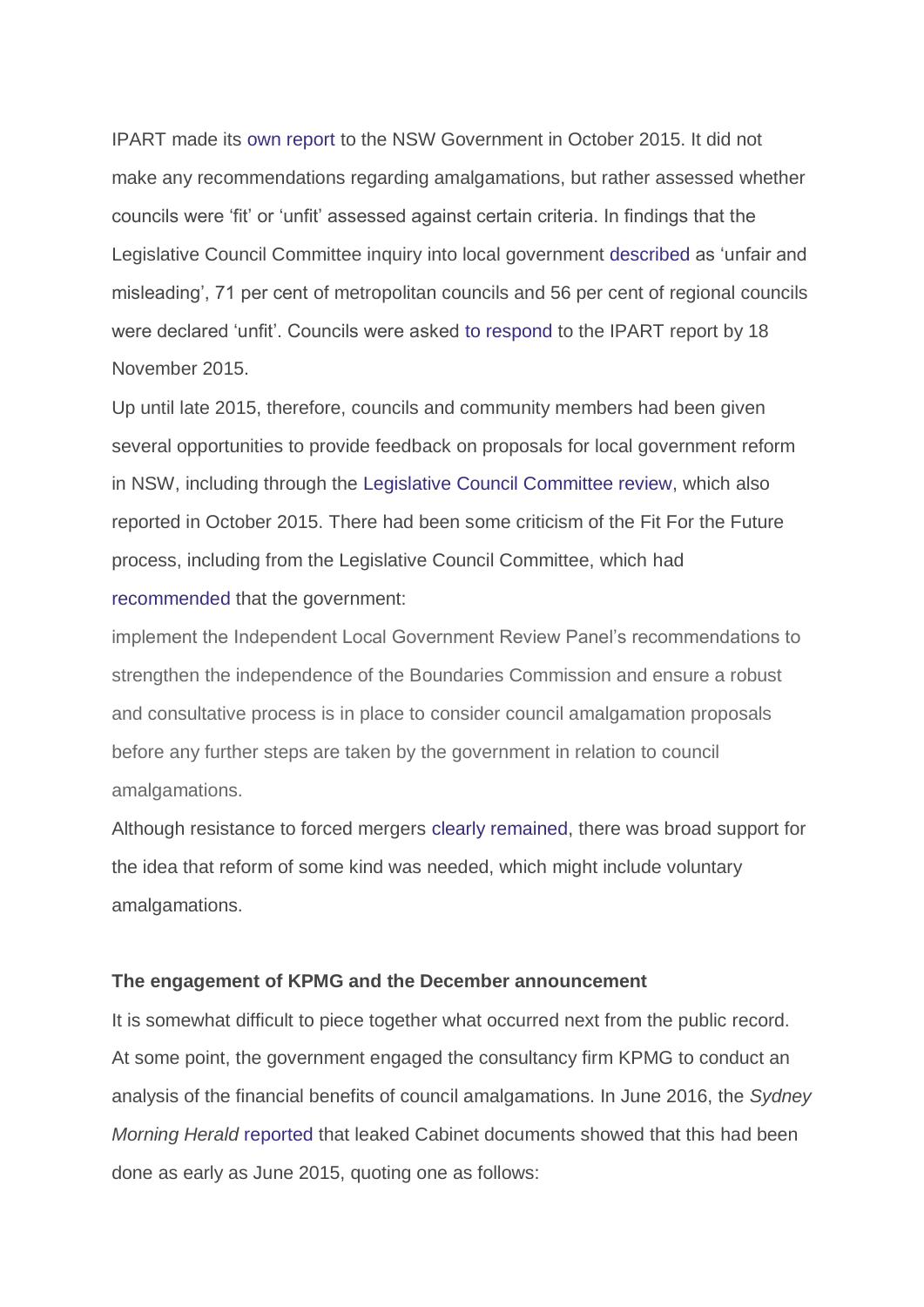OLG [Office of Local Government] has commissioned KPMG to support development of a robust evidence base to support the NSW government's Fit for the Future agenda.

The *Herald* report observed '[t]his was well before the government announced the results of the Fit for the Future review' conducted by IPART 'and several months prior to the announcement of the forced merger plans.'

On 18 December 2015, then Local Government Minister, the Hon Paul Toole, made the [announcement](http://www.abc.net.au/news/2015-12-18/sydney-councils-to-be-forced-to-merge-by-nsw-government/7039326) about proposed mergers and boundary changes. According to the government, these changes would save NSW ratepayers \$2 billion over 20 years. While the IPART report stated that the possible savings of implementing the Independent Panel's suggested changes to metropolitan council structures could be in the range of \$1.8-2 billion, by January 2016 it was [reported](http://www.smh.com.au/nsw/council-amalgamation-report-awash-with-errors-20160124-gmcsri.html) that the source of the savings figure for the amalgamations actually being proposed was KPMG. Also by January, Mr Toole had written to the Acting Chief Executive of the Office of Local Government attaching a list of 35 'merger proposals' designed to rationalise the number of local government areas by either amalgamating councils or redrawing their boundaries. Fifteen of the proposals related to metropolitan councils, while the remaining 20 covered regional councils. Delegates of the Acting Chief Executive were then appointed to assess the proposals against the criteria in s 263(3) of the LGA. Councils once again had to provide submissions, this time to the relevant delegate.

On 12 May 2016, the Governor issued a [proclamation](https://www.legislation.nsw.gov.au/regulations/2016-242.pdf) giving effect to the creation of 17 new councils. Previously foreshadowed amalgamations that had proven especially controversial, and those involving councils that had initiated legal proceedings [were not included](http://www.dailytelegraph.com.au/newslocal/parramatta/councillors-face-axe-as-amalgamation-plan-goes-to-cabinet/news-story/c5440c9d5d1ac976df185d71f0b0e43b) in the proclamation.

One thing that seems clear is that delegates and councils were given some, but not all, of the information contained in the reports provided to the government by KPMG. Several councils, individuals and the Greens MLC David Shoebridge requested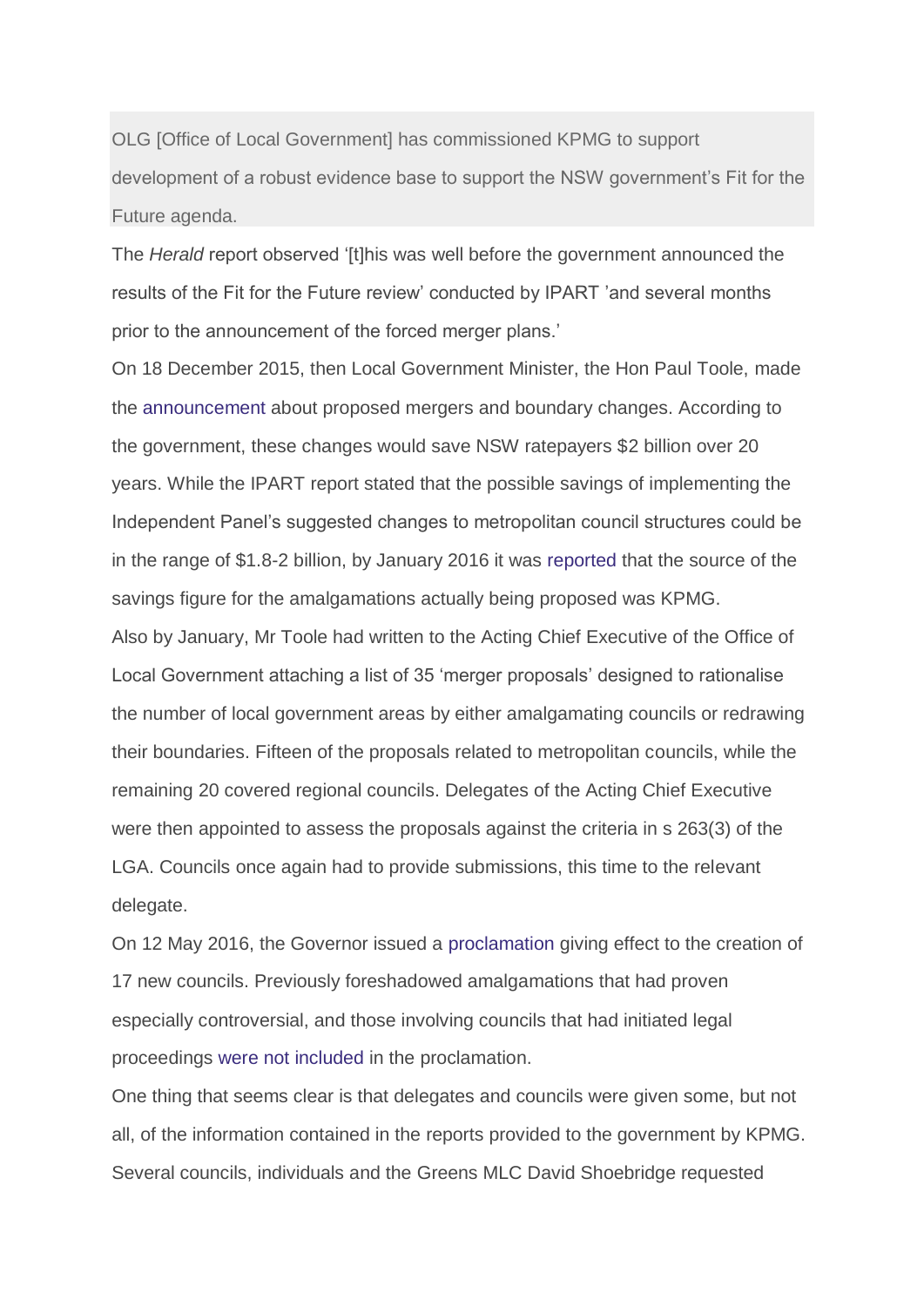documents from the Department of Premier and Cabinet, and they were refused access to them on the basis that they had been considered by Cabinet and were covered by public interest immunity.

In at least three matters, involving [Walcha Council,](https://www.caselaw.nsw.gov.au/decision/57467d49e4b0e71e17f51bad) [Woollahra Council](https://www.caselaw.nsw.gov.au/decision/5719ded6e4b0e71e17f511e7) and [Ku-ring](https://www.caselaw.nsw.gov.au/decision/5719ded6e4b0e71e17f511e7)[gai Council,](https://www.caselaw.nsw.gov.au/decision/5719ded6e4b0e71e17f511e7) the NSW Land and Environment Court refused to order the disclosure of the documents subject to the public interest immunity claim.

## **Questions raised by the amalgamations episode**

It was most likely inevitable that amalgamation proposals would be controversial in many local government areas. However, it is difficult to escape the conclusion that the process employed by the government in its attempt to secure amalgamations exacerbated the backlash against them. The episode raises a number of important questions about policy design and implementation.

## a) *Suitability of means used to make the case for reform*

The first is to do with the way the government tried to make its case on the need for forced amalgamations. The Independent Panel made detailed recommendations, later endorsed by the Legislative Council Committee, about steps that might be taken to ensure amalgamations were achieved in a way that would facilitate more community participation and support, as well as ensure that any resulting benefits were maximised. However, the government rejected these recommendations, instead adopting an apparently 'crash or crash through' means of achieving the reform.

As part of this, the government sought to rely primarily on the savings that would be achieved through the reform as its primary justification for seeking to implement its policy, and it seemingly derived the relevant figures from advice it received from KPMG. Whether or not the claimed amount of savings would have been achieved [has been disputed.](http://www.smh.com.au/nsw/council-amalgamation-report-awash-with-errors-20160124-gmcsri.html)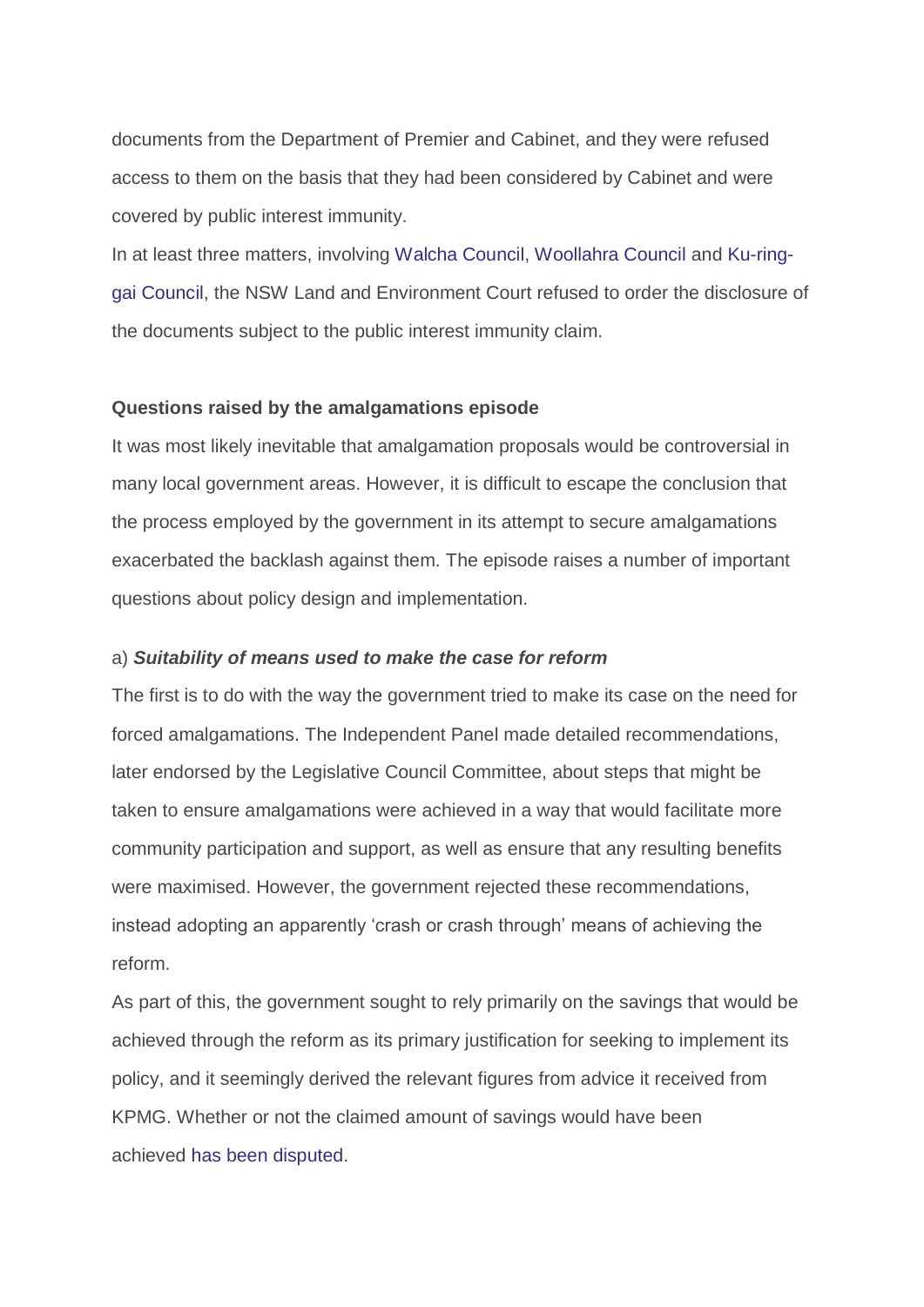[According to](https://www.governmentnews.com.au/2017/02/forced-council-mergers-nsw-government-got-wrong/) Professors Graham Sansom and Roberta Ryan, this reliance on possible financial savings as opposed to other benefits of amalgamations such as better service delivery, was one reason why the government was unable to sell the reforms to the community.

The heavy dependence on advice that came from outside government also raises its own questions. It seems that both [federal](http://www.canberratimes.com.au/national/public-service/consultants-boom-bureaucrats-bust-the-hidden-cost-of-public-service-cuts-20160825-gr1mi9.html) and [state](http://www.smh.com.au/nsw/150-million-consulting-bill-gets-results-state-government-says-20160618-gpmgeu.html) governments are increasingly relying upon the services of consultants in the formulation of policy. While there may sometimes be good reasons for the engagement of consultants, and in some circumstances it might be appropriate, in others it may not be. Given the complexities of amalgamation proposals, it is questionable whether this was a policy challenge suitable for outsourcing.

An additional issue is whether hired consultants have the capacity to tell governments what they might not want to hear. There is already a welldeveloped [critique](http://www.canberratimes.com.au/national/public-service/former-pmc-secretary-urges-public-servants-to-be-frank-and-fearless-20160209-gmpe9s.html) of the capacity of the contemporary public service to deliver the kind of 'frank and fearless advice' necessary for effective government. Owing to the commercial nature of the relationship between consultants and the government, there is a risk that consultants will respond in a narrow way to the brief they are given. Where policy-making is out-sourced to consultants, consideration must be given to the potential limitations of any advice provided.

KPMG [rejected](http://www.dailytelegraph.com.au/newslocal/north-shore/state-government-forced-to-give-up-kpmg-merger-documents-to-the-nsw-land-and-environment-court/news-story/4c4ccbd2a658f8ab648b8275531d2dc6) claims that it was not 'independent' from the government. However, the *Sydney Morning Herald* has [reported that](http://www.smh.com.au/nsw/mergers-one-council-one-consultant-two-very-different-reports-20160426-gof5lt.html) in the case of one merger, KPMG provided advice to the NSW Government that was contrary to earlier advice it had provided to the relevant councils when they had commissioned the firm to do economic modelling on the question of whether they should merge.

## b) *Transparency*

The second question is to do with transparency and openness in government. Doctrines of cabinet secrecy and public interest immunity, developed over long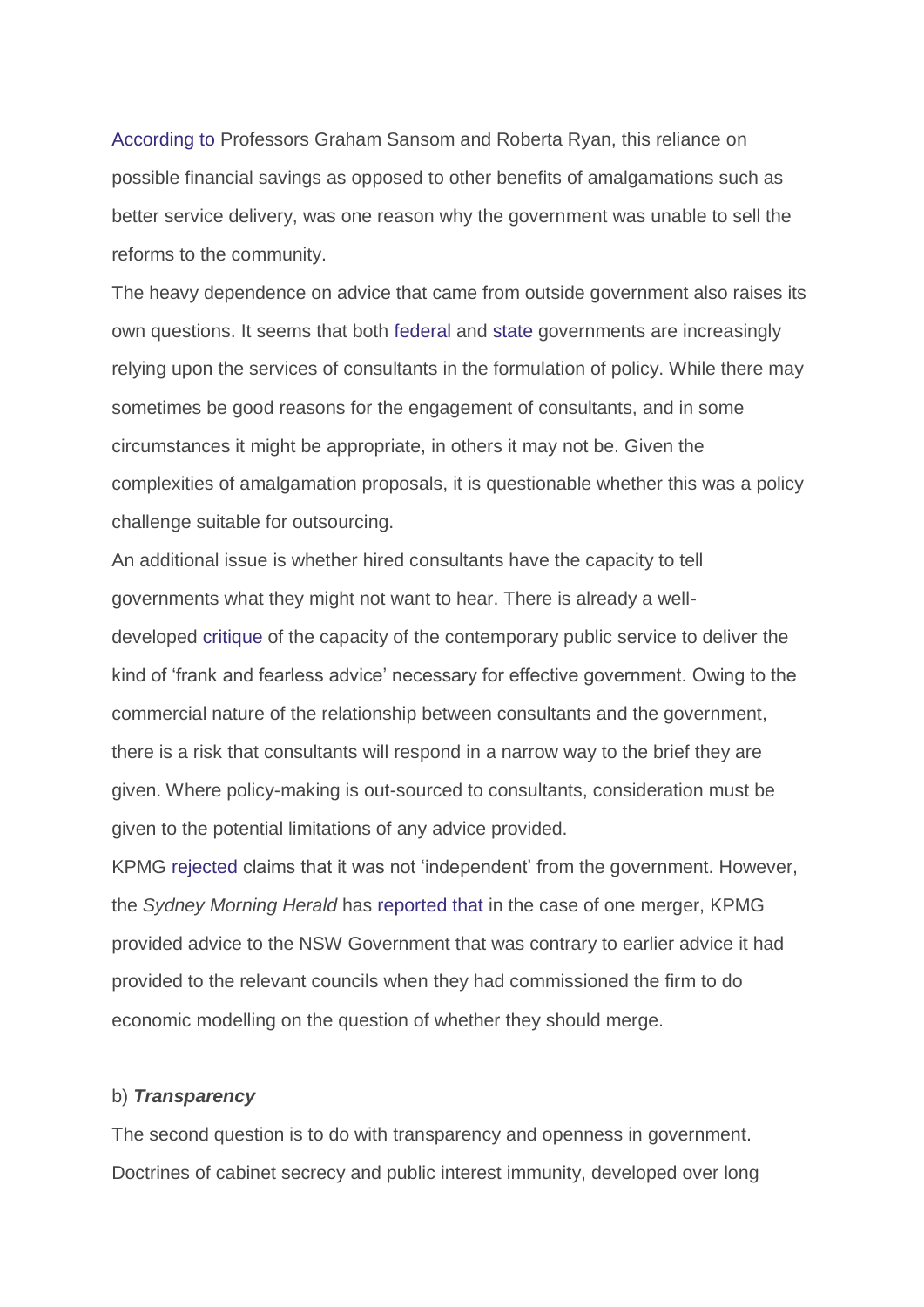periods of time, are justified on the basis that they are necessary for efficient and stable government. However, consultants fall outside many of the accountability measures that apply to the public service, for example the traditional idea of the chain of accountability arising from ministerial responsibility and more modern ones such as codes of conduct.

Consultants are in a commercial relationship with the government. There might be commercial-style arguments about why the advice they provide should remain confidential. But in a case such as this one, where the advice had such widespread ramifications for citizens in NSW, is it really acceptable that what seemed to have been crucial aspects of the case for reform were withheld and kept secret, even from the delegates charged with making the relevant decisions, and even,

extraordinarily, [according to some reports,](http://www.smh.com.au/nsw/crucial-report-into-council-mergers-not-held-by-council-minister-department-20170524-gwca8d.html) copies of which were not materials held by the relevant minister or their department?

When the Ku-ring-gai Council's challenge to its proposed boundary changes reached the Court of Appeal, Basten JA [did not agree](https://www.caselaw.nsw.gov.au/decision/58d1d41ae4b0e71e17f58053) with Moore J of the Land and Environment Court that the NSW Government could claim public interest immunity in connection with the KPMG documents withheld from the delegate or council. His Honour summarised the factors going against immunity as follows:

(a) the identity of the party responsible for preparing the documents, being a large commercial enterprise external to the government; (b) the statutory context, which included the need for a separate examination, including a public inquiry, of each proposal made by the Minister prior to implementation; (c) the fact that figures derived from the documents were relied on by the Minister in preparing the proposal; (d) the fact that such reliance was expressly identified in the merger proposal which was publicly released, and (e) the subject matter of the documents sought to be protected, as revealed in broad terms by their titles and by reference to the matters which were publicly disclosed.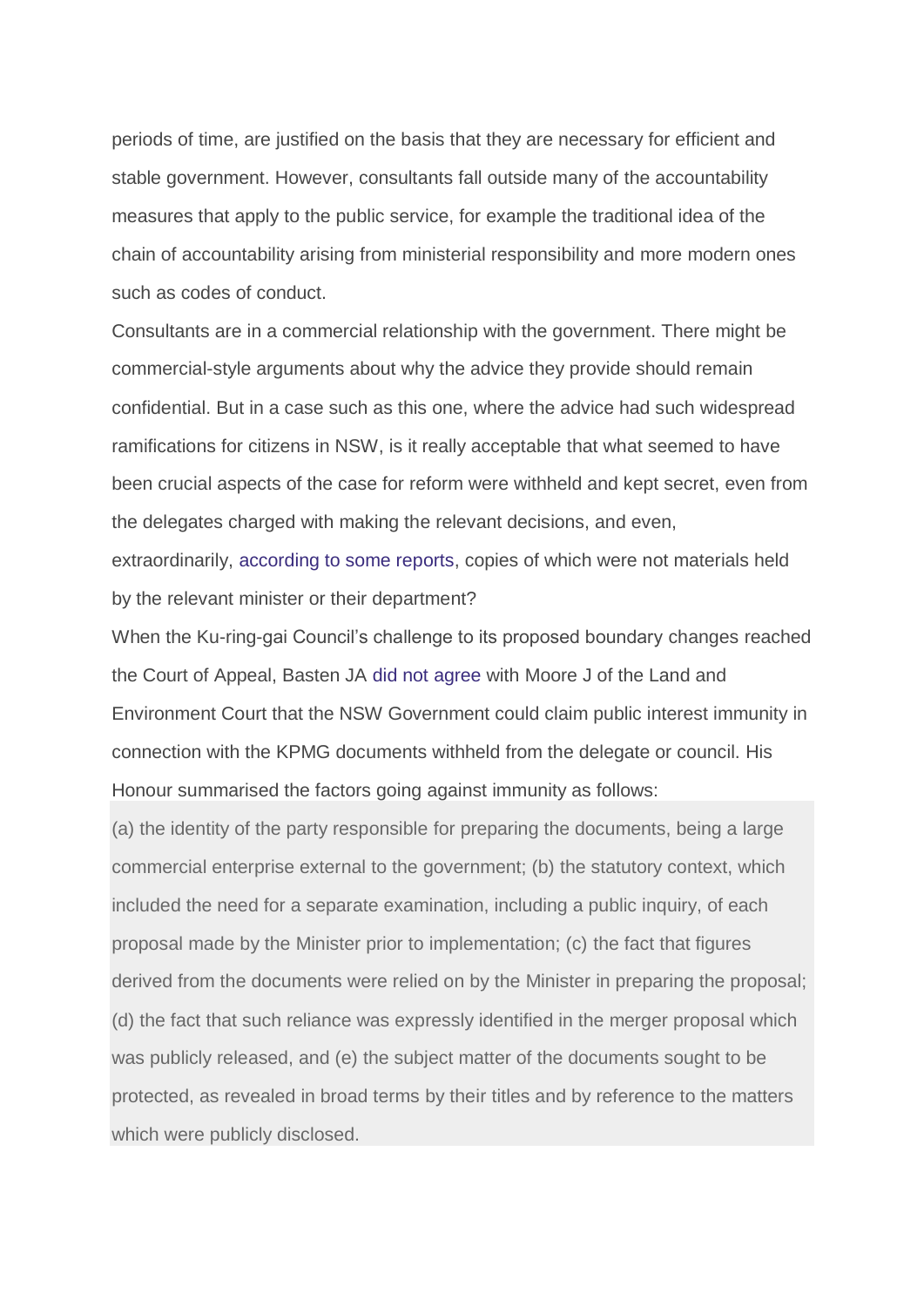In His Honour's opinion, these considerably outweighed any claimed reduction in candour that might ensue from the release of the documents. Justice Basten took the view that, in this case at least, the absence of this key information when the delegate was reviewing the proposal required by the LGA meant not only that the delegate had 'constructively failed to fulfil the statutory function of examining the Minister's proposal', but also that there had been a denial of procedural fairness to Ku-ring-gai Council, as it could not respond to the claimed financial advantages of the merger.

Many accountability red flags stand out here. How can important policy decisions be reached without all of the evidence for them being provided to relevant statutory office holders such as the delegates of the Chief Executive charged with assessing proposals in accordance with the LGA, and even, if [reports are correct,](http://www.smh.com.au/nsw/crucial-report-into-council-mergers-not-held-by-council-minister-department-20170524-gwca8d.html) the responsible minister and their agency?

#### c) *The importance of ordinary process for effective government*

The third question is closely related to the previous two. Although the Independent Panel found it wanting, there is a statutory process for the consideration of merger proposals in the LGA. For reasons of accountability, fidelity had to be given to the process already in place, however slow and inconvenient it may have seemed. The government's defeats in the Court of Appeal, first in the Ku-ring-gai matter and [in the later one involving](https://www.caselaw.nsw.gov.au/decision/597a753de4b058596cba8db1) Hunter's Hill, Lane Cove, Mosman, North Sydney and Strathfield Councils, indicate that it didn't conform properly to administrative process in its pursuit of forced amalgamations.

In the Ku-ring-gai matter, Basten and Macfarlan JJA agreed that the delegate had required access to the KPMG material to fulfil his function properly. In obiter, Basten JA raised the further issue as to whether the LGA actually could be said to authorise the appointment of a delegate who was not employed in the public service to fulfil the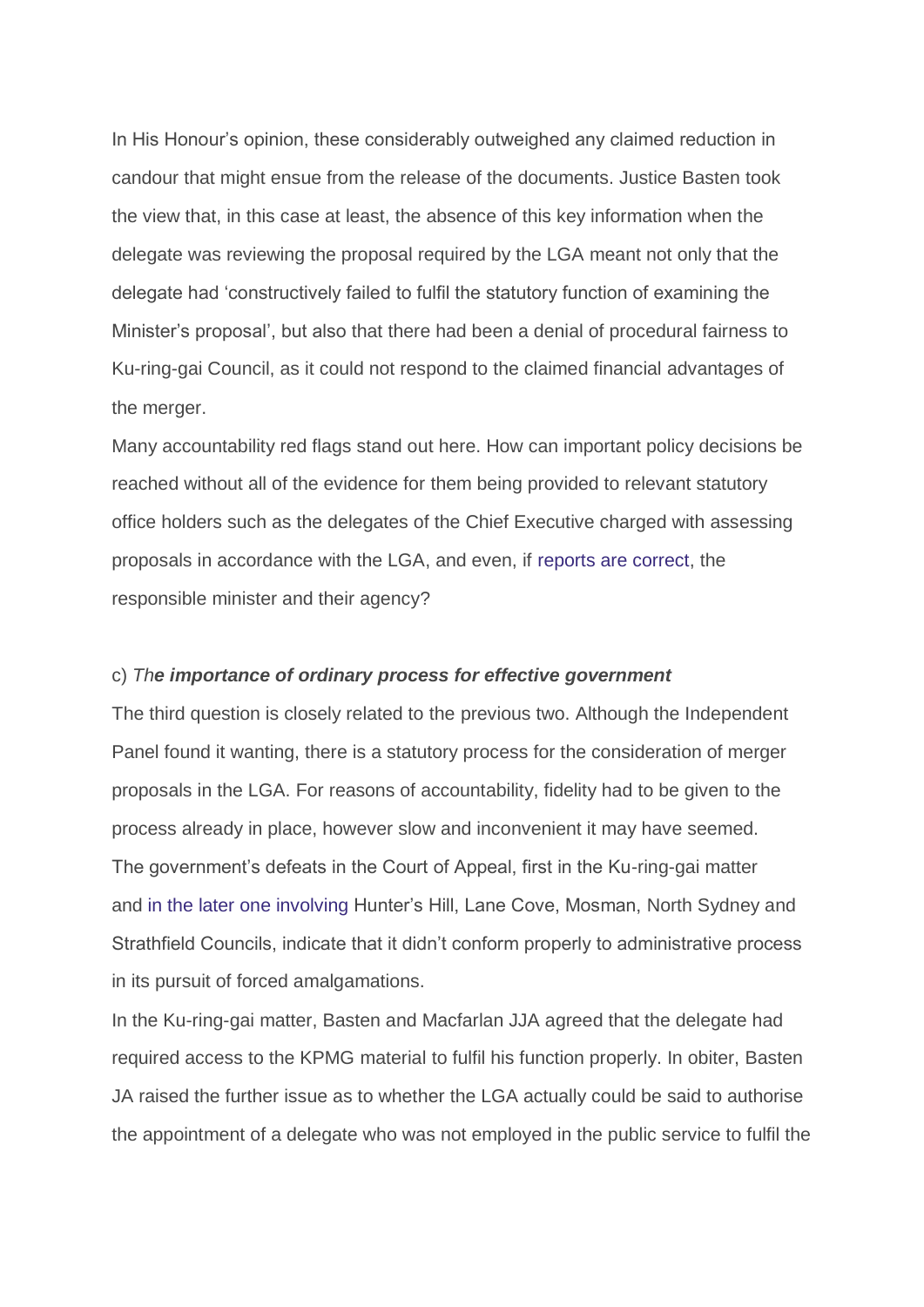functions of the Chief Executive of Local Government, as had been done in connection with some amalgamation proposals.

In the later case, while Basten JA maintained his view that the failure to adequately disclose the KPMG material to the delegates in the challenge by Mosman and North Sydney Councils gave rise to a denial of procedural fairness, Macfarlan and Sackville JJA did not agree. In the matter of Strathfield, however, they found that the delegate had simply 'adopted uncritically' the findings of KPMG. For all three judges, this amounted to a constructive failure to exercise discretion. In the matter of Hunters Hill, the court found that certain provisions of the LGA had been wrongly interpreted, meaning that the new local government area amalgamating Hunters Hill, Lane Cove and Ryde Councils was not in conformance with the Act.

Each of these judicial review challenges was complex, and different views were taken in the various judgments as to the requirements of the law. The government's decision not to proceed with the amalgamations means they will not be considered by the High Court. It is worth considering whether, if the recommendations of the Independent Panel regarding better process had been adopted, so many amalgamation decisions would have ended up being challenged in judicial review proceedings.

### **Conclusion: competent policy process and trust in government**

The ANU's long-running [Australian Election Survey](http://www.australianelectionstudy.org/about.html) has been recording a decrease in the level of faith Australians place in our democracy over the past decade, which seems to be [gathering pace.](http://www.afr.com/news/politics/faith-in-democracy-plunges-at-2016-poll-anu-study-20161220-gtera5) This is just one amongst several surveys that are registering disaffection and disengagement with democratic governments, not only [in](https://www.lowyinstitute.org/the-interpreter/are-we-losing-faith-democracy)  [Australia,](https://www.lowyinstitute.org/the-interpreter/are-we-losing-faith-democracy) but also [around the world.](http://www.oecd.org/gov/trust-in-government.htm)

There are [many possible](http://www.abc.net.au/7.30/content/2017/s4601875.htm) explanations for this. One of the most routine, but nevertheless significant, is the way in which policy is designed and implemented by governments.